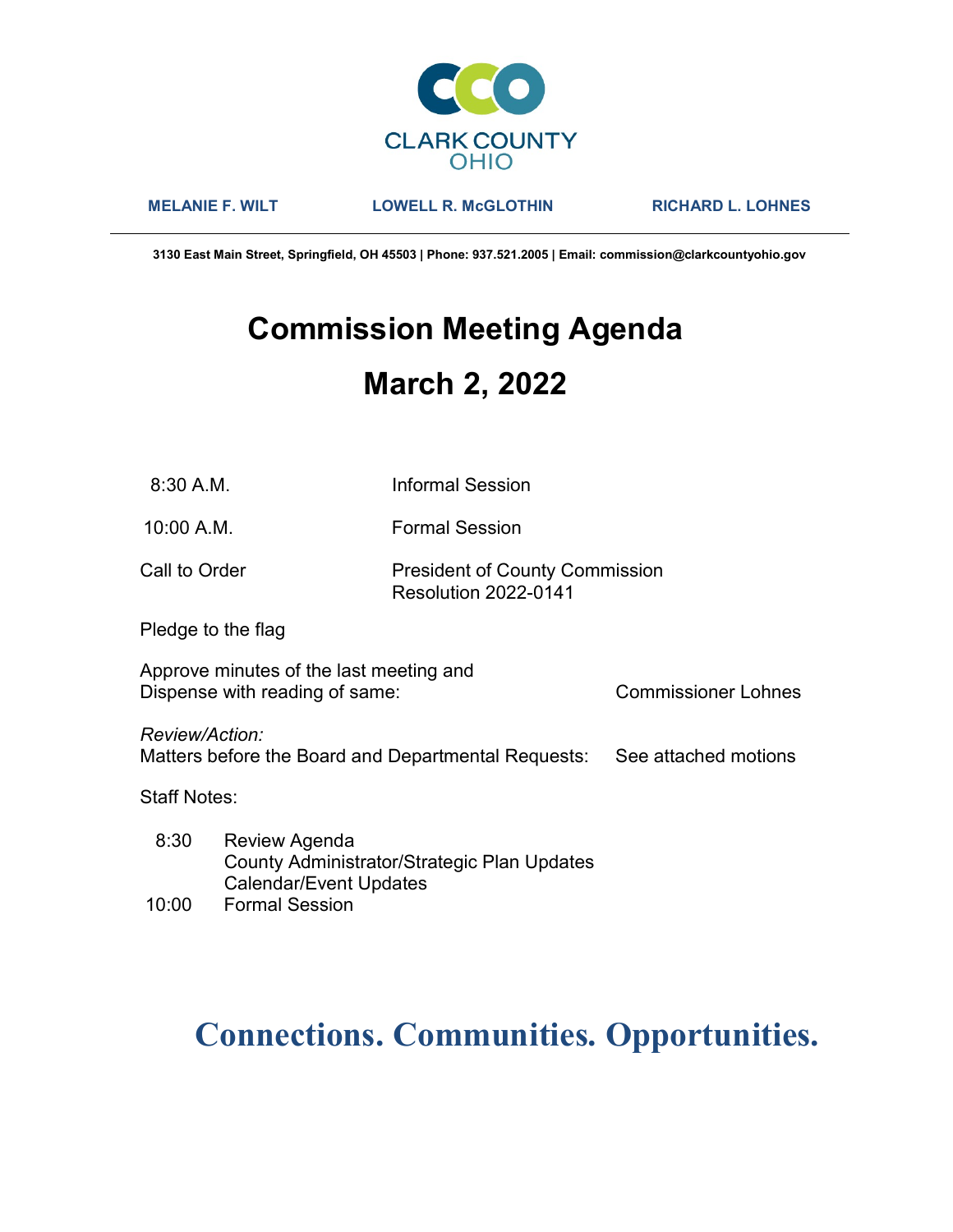Melanie F. Wilt Lowell R. McGlothin Richard L. Lohnes Resolution 2022-0142 AGRA file Authorize Memorandum of Understanding (MOU) Between The Clark County Agricultural Society Commissioner moved to authorize the following MOU: MOU with: The Clark County Agricultural Society In the amount of: \$50,000.00 Funding Source(s): General Fund Purpose: Capital Improvement – Replacement of either the Arts and Crafts Building roof or the Mercantile Building roof at the Clark County Fairgrounds. Effective Date(s): March 2, 2022 through December 31, 2022 Further move to authorize the County Administrator to execute the MOU and related documents. Commissioner seconded the motion and the roll being called for its passage, the vote resulted as follows:

Commissioner Lohnes, Commissioner McGlothin, Commissioner Wilt,

I, Megan Burr, Clerk to the Board of County Commissioners, do hereby certify that the above is a true and correct copy of a motion as recorded in the Journal of the Clark County Commissioners, under the date of March 2, 2022.

Megan Burr, Clerk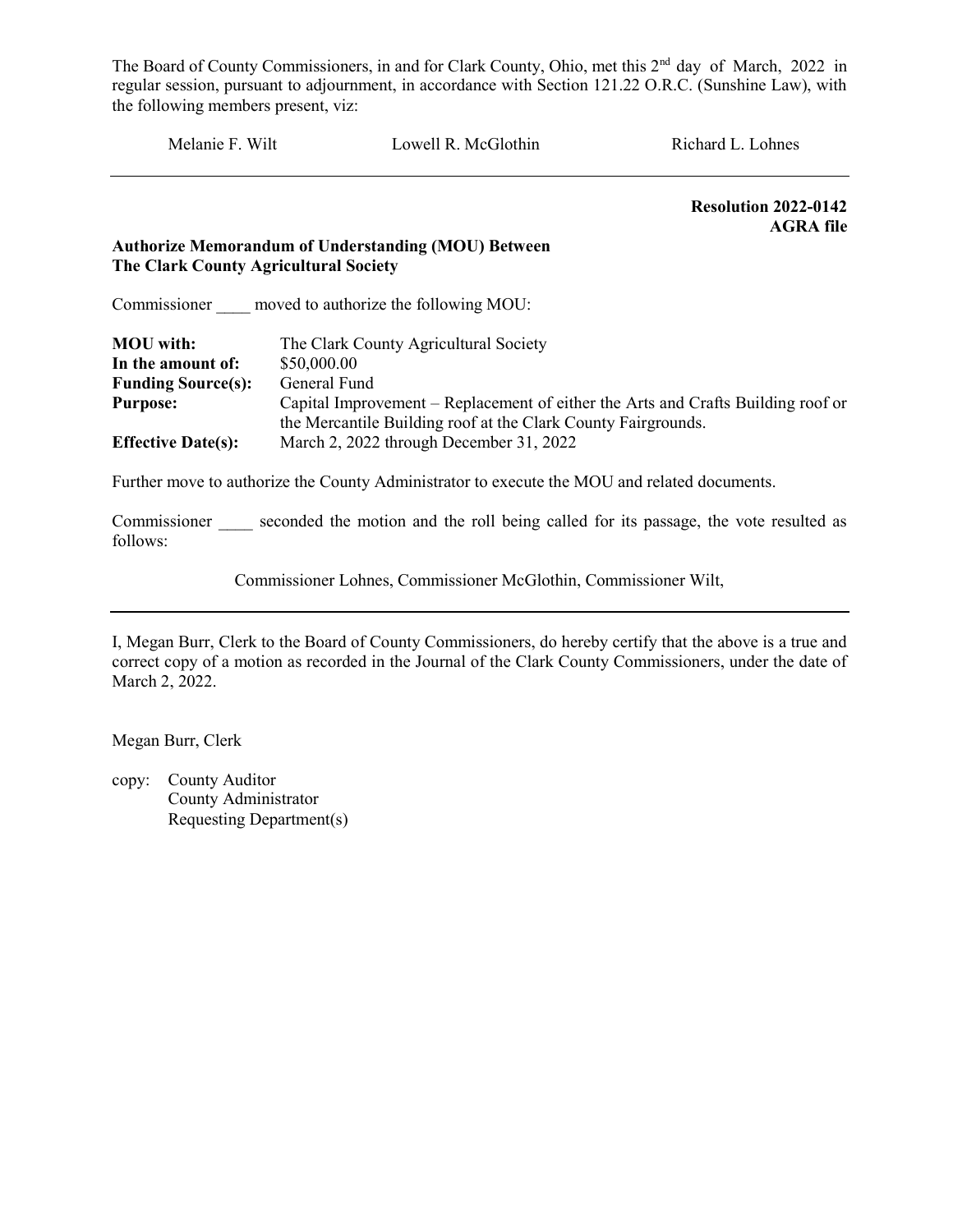Melanie F. Wilt Lowell R. McGlothin Richard L. Lohnes

Resolution 2022-0143 JFSC file

#### Authorize Contract with Clark County Prosecutor's Office

Commissioner moved, per the request of the Department of Job and Family Services Director, to authorize a contract with:

| <b>Organization Name:</b>    | Clark County Prosecutor's Office                                                                                                                   |  |  |
|------------------------------|----------------------------------------------------------------------------------------------------------------------------------------------------|--|--|
| <b>Organization Address:</b> | 50 E. Columbia Street, Suite 449, Springfield, Ohio 45502                                                                                          |  |  |
| In the amount of:            | \$17,272.84                                                                                                                                        |  |  |
| <b>Funding Source(s):</b>    | <b>Shared Administrative Dollars</b>                                                                                                               |  |  |
| <b>Purpose:</b>              | One attorney to provide legal and professional services for the<br>Administrative Office of Clark County Department of Job and Family<br>Services. |  |  |
| <b>Effective Dates:</b>      | April 1, 2022 through March 31, 2023                                                                                                               |  |  |

Further move to authorize the County Administrator to execute the contract and related documents.

Commissioner seconded the motion and the roll being called for its passage, the vote resulted as follows:

Commissioner Lohnes, Commissioner McGlothin, Commissioner Wilt,

I, Megan Burr, Clerk to the Board of County Commissioners, do hereby certify that the above is a true and correct copy of a motion as recorded in the Journal of the Clark County Commissioners, under the date of March 2, 2022.

Megan Burr, Clerk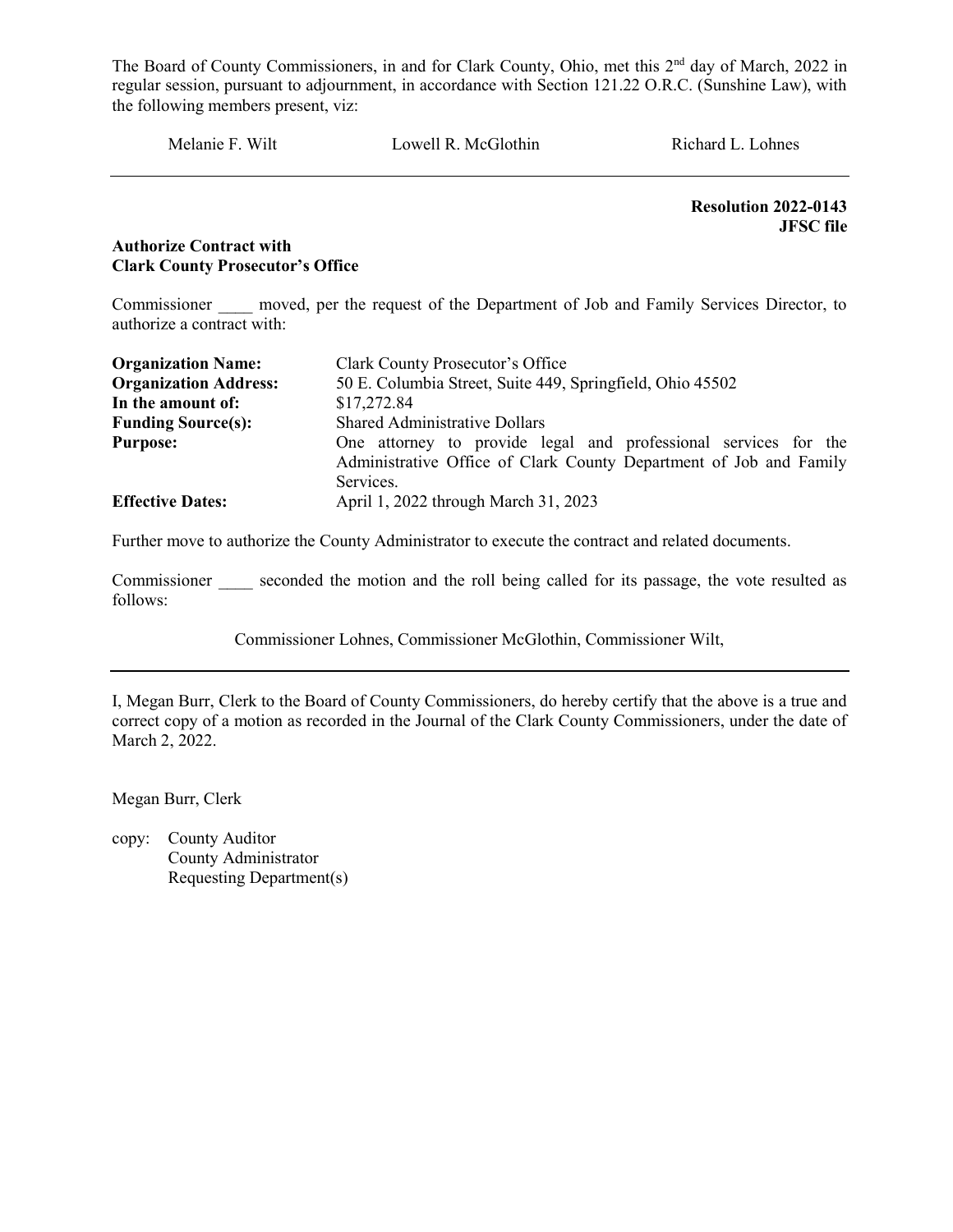Melanie F. Wilt Lowell R. McGlothin Richard L. Lohnes

Resolution 2022-0144 JFSC file

#### Authorize Contract with Clark County Prosecutor's Office

Commissioner moved, per the request of the Department of Job and Family Services Director, to authorize a contract with:

| <b>Organization Name:</b>    | Clark County Prosecutor's Office                                          |
|------------------------------|---------------------------------------------------------------------------|
| <b>Organization Address:</b> | 50 E. Columbia Street, Suite 449, Springfield, Ohio 45502                 |
| In the amount of:            | \$189,590.96                                                              |
| <b>Funding Source(s):</b>    | Title IV-E                                                                |
| <b>Purpose:</b>              | Two attorneys to provide legal and professional services for Clark County |
|                              | Child Advocacy Center.                                                    |
| <b>Effective Dates:</b>      | April 1, 2022 through March 31, 2023                                      |

Further move to authorize the County Administrator to execute the contract and related documents.

Commissioner seconded the motion and the roll being called for its passage, the vote resulted as follows:

Commissioner Lohnes, Commissioner McGlothin, Commissioner Wilt,

I, Megan Burr, Clerk to the Board of County Commissioners, do hereby certify that the above is a true and correct copy of a motion as recorded in the Journal of the Clark County Commissioners, under the date of March 2, 2022.

Megan Burr, Clerk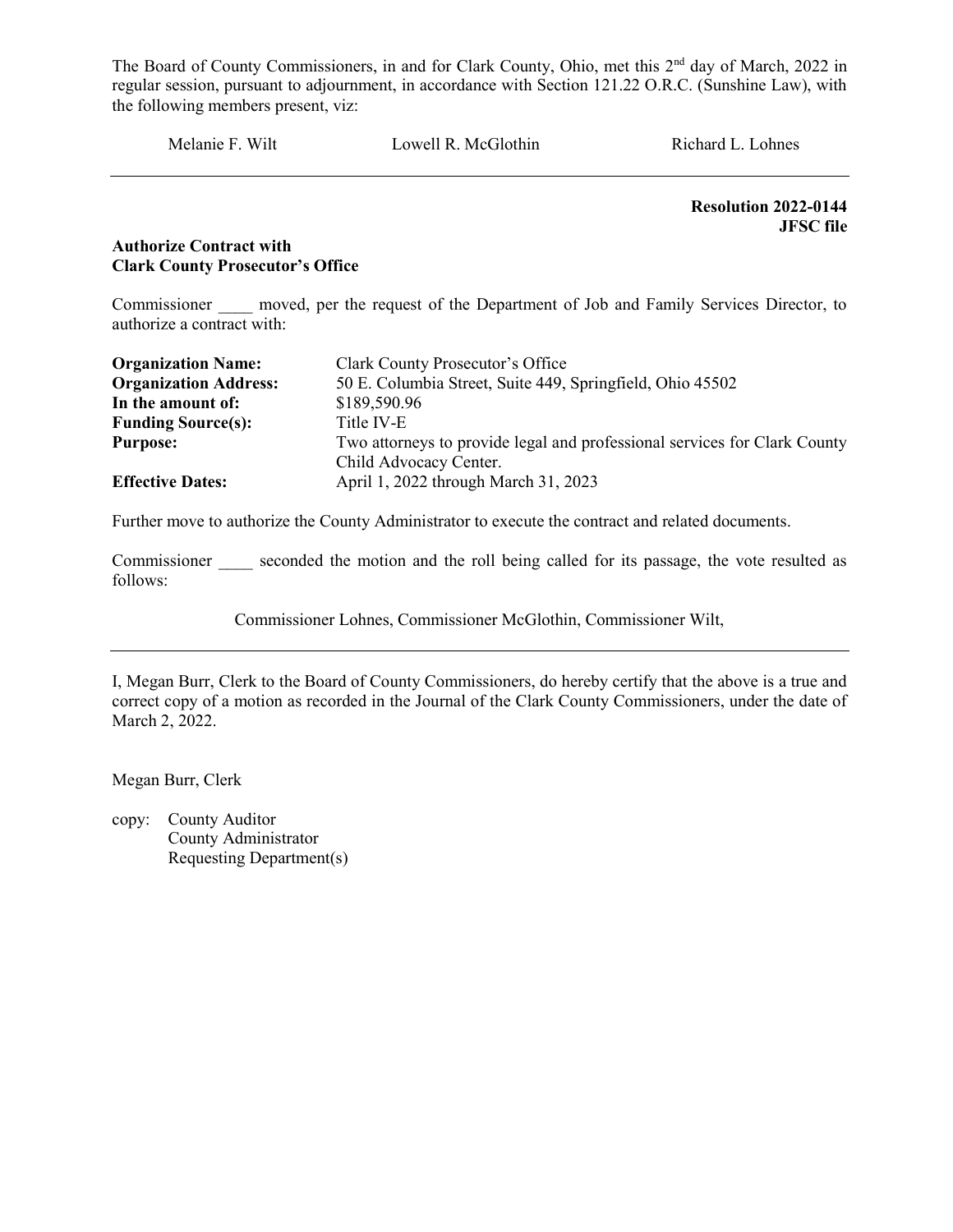Melanie F. Wilt Lowell R. McGlothin Richard L. Lohnes

 Resolution 2022-0145 Replaces Resolution 2022-0102 ENGC file

#### Authorize Change Order No. 1 for 2021 Pavement Marking

Commissioner moved, per the request of the County Engineer, to authorize Change Order No. 1 with:

| <b>Organization Name:</b>    | A&A Safety                                    |
|------------------------------|-----------------------------------------------|
| <b>Organization Address:</b> | 1126 Ferris Road, Amelia, Ohio 45102          |
| <b>Original Contract:</b>    | \$323,876.20                                  |
| <b>This Change:</b>          | $(\$71, 123.22)$                              |
| <b>New Contract Total:</b>   | \$252,752.98                                  |
| <b>Funding Source(s):</b>    | Local MVGT                                    |
| <b>Reason for Change:</b>    | Reconcile final quantities for work performed |

Further move to authorize the County Administrator to execute the change order.

Commissioner seconded the motion and the roll being called for its passage, the vote resulted as follows:

Commissioner Lohnes, Commissioner McGlothin, Commissioner Wilt,

I, Megan Burr, Clerk to the Board of County Commissioners, do hereby certify that the above is a true and correct copy of a motion as recorded in the Journal of the Clark County Commissioners, under the date of March 2, 2022.

Megan Burr, Clerk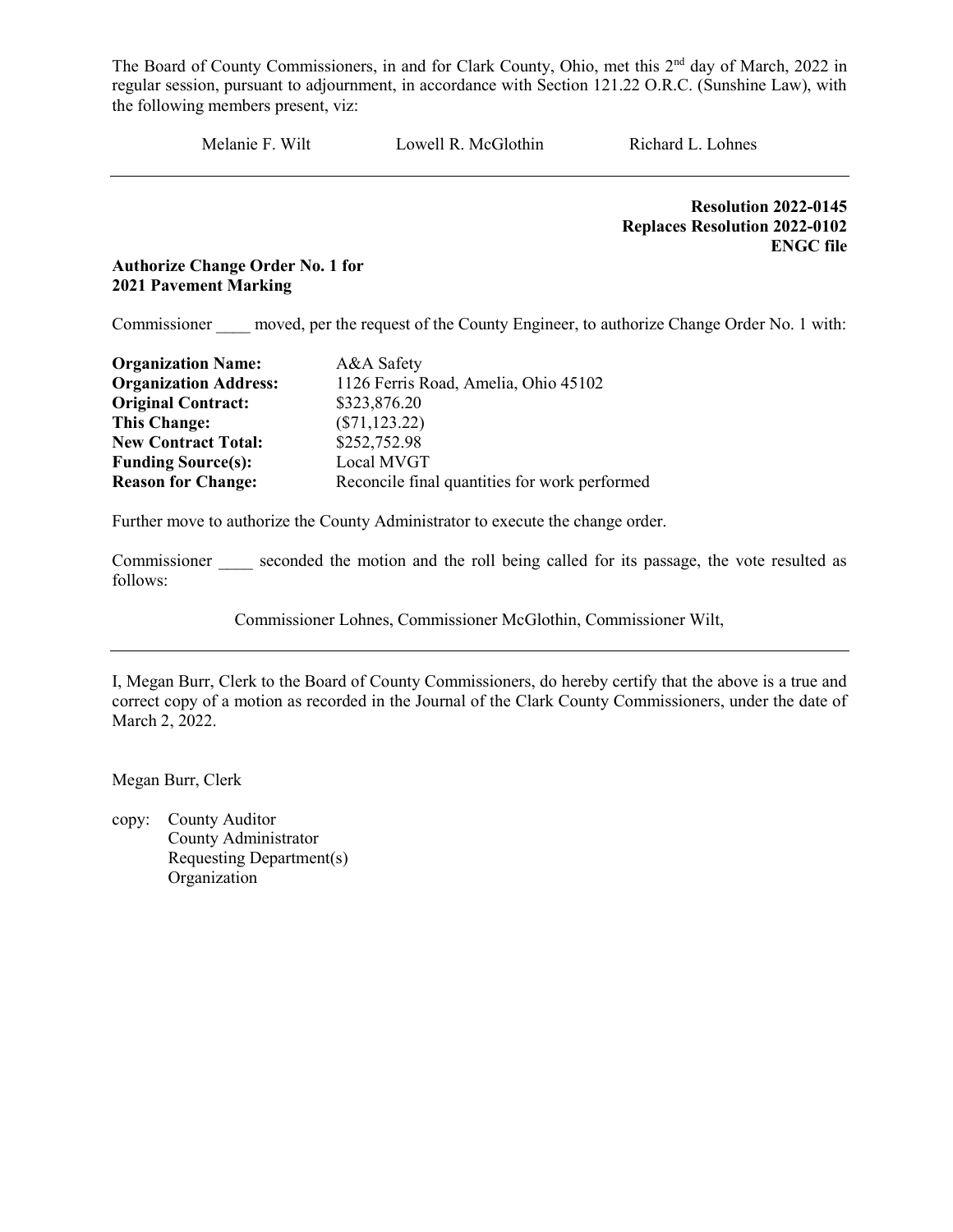Melanie F. Wilt Lowell R. McGlothin Richard L. Lohnes

Resolution 2022-0146 ENGB/C

#### Award Bid for the Middle Urbana Road Improvements OPWC Project CK10Y

Commissioner moved, per the request of the County Engineer, to award the bid to R.B. Jergens Contractors for their low bid of \$2,256,598.56, plus the alternate bid \$24,599.12 for the Middle Urbana Road OPWC Project CK10Y. The bid opening for the Middle Urbana Road Improvements OPWC Project CK10Y was held on Thursday, February 17, 2022.

Further move to authorize the County Administrator to execute the contract and related documents.

Commissioner seconded the motion and the roll being called for its passage, the vote resulted as follows:

Commissioner Lohnes, Commissioner McGlothin, Commissioner Wilt,

I, Megan Burr, Clerk to the Board of County Commissioners, do hereby certify that the above is a true and correct copy of a motion as recorded in the Journal of the Clark County Commissioners, under the date of March 2, 2022.

Megan Burr, Clerk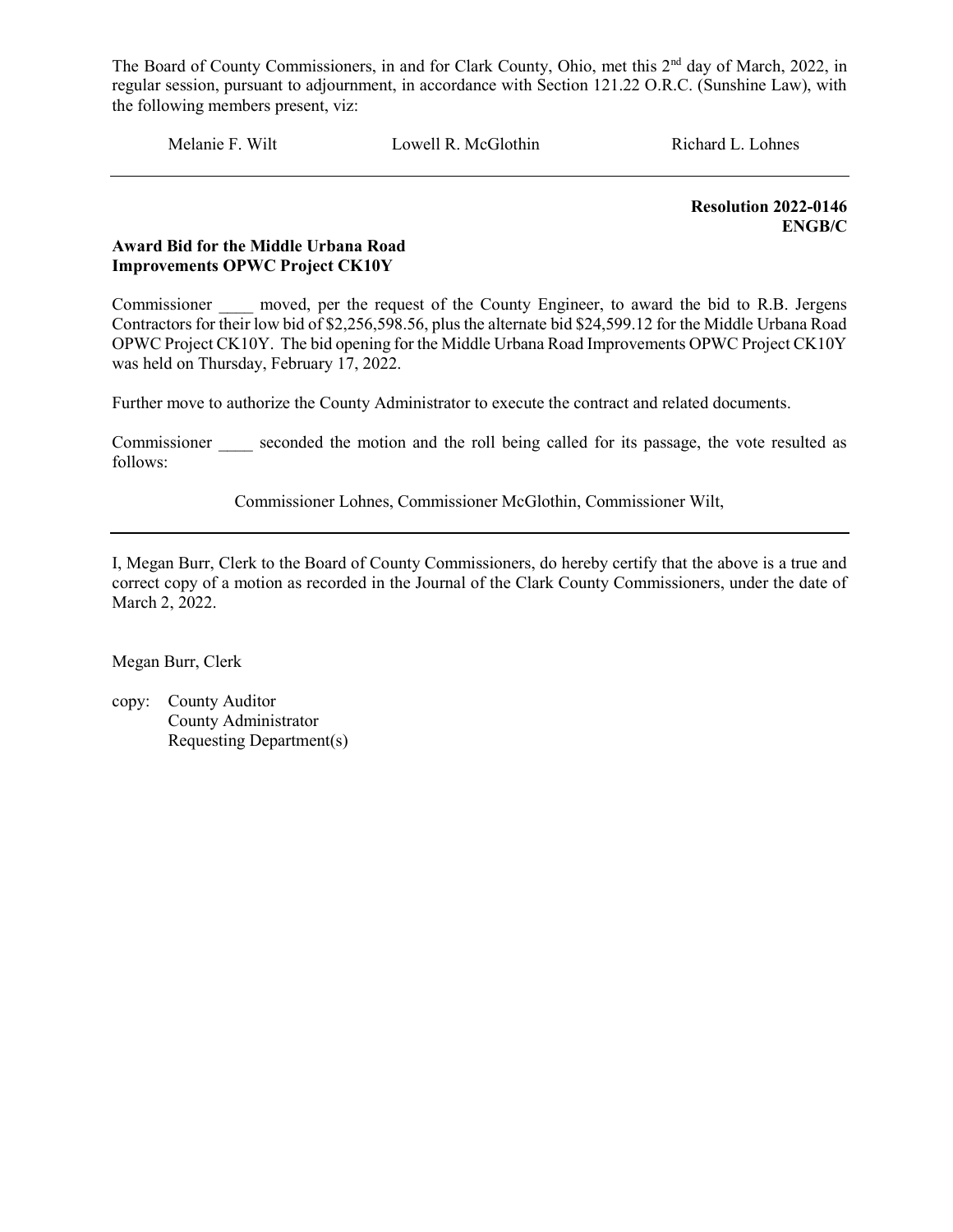Melanie F. Wilt Lowell R. McGlothin Richard L. Lohnes

 Resolution 2022-0147 COMO file

#### Change Date of Commission Meetings

Commissioner a moved to change the date of the previously scheduled Wednesday, April 6, 2022 Commission meeting to 9:00 a.m. Tuesday, April 5, 2022 and the Wednesday, May 18, 2022 Commission meeting to 9:00 a.m. Thursday, May 19, 2022. The combined informal/formal sessions will begin at 9:00 a.m. with the formal sessions to follow. The meetings will be held in the Commission Chambers, Room 151, 3130 E. Main Street, Springfield, Ohio.

Commissioner seconded the motion and the roll being called for its passage, the vote resulted as follows:

Commissioner Lohnes, Commissioner McGlothin, Commissioner Wilt,

I, Megan Burr, Clerk to the Board of County Commissioners, do hereby certify that the above is a true and correct copy of a motion as recorded in the Journal of the Clark County Commissioners, under the date of March 2, 2022.

Megan Burr, Clerk

copy: County Auditor County Administrator Posted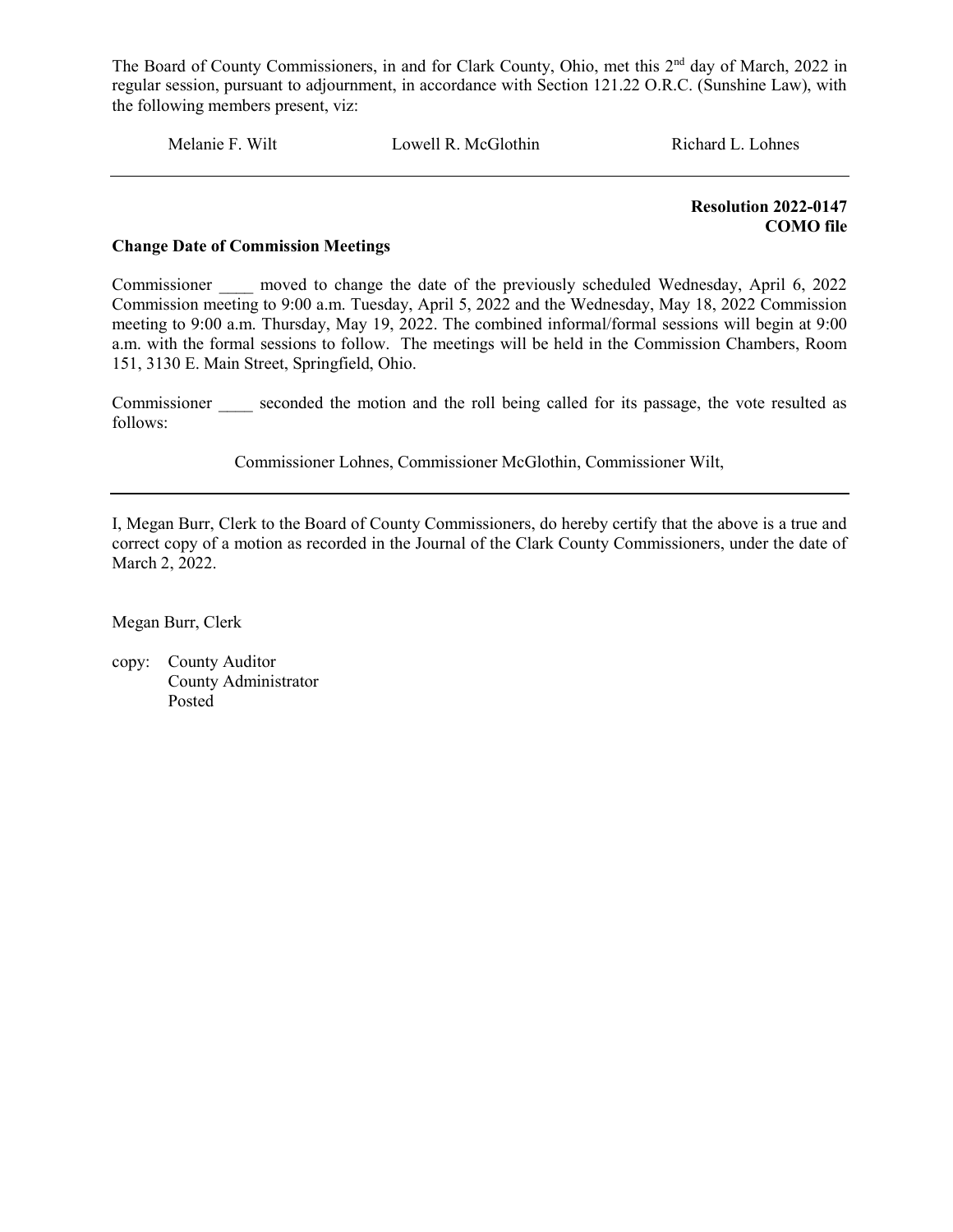Melanie F. Wilt Lowell R. McGlothin Richard L. Lohnes

 Resolution 2022-0148 INVS file

#### Authorize Disposal of Obsolete Equipment

Commissioner moved, per the request of the Emegency Management Agency Director, to dispose of the following by way of discard or salvage in accordance with §307.12(I) of the Ohio Revised Code:

Metrologic Barcode Scanner SN # 8606233429

Model: MK9540-32A38

Symbol Handheld Scanner SN #6100520101559 Model: MC3090R

Metrologic Scanner SN #8603315958 Model: MS9520

Commissioner seconded the motion and the roll being called for its passage, the vote resulted as follows:

Commissioner Lohnes, Commissioner McGlothin, Commissioner Wilt,

I, Megan Burr, Clerk to the Board of County Commissioners, do hereby certify that the above is a true and correct copy of a motion as recorded in the Journal of the Clark County Commissioners, under the date of March 2, 2022.

Megan Burr, Clerk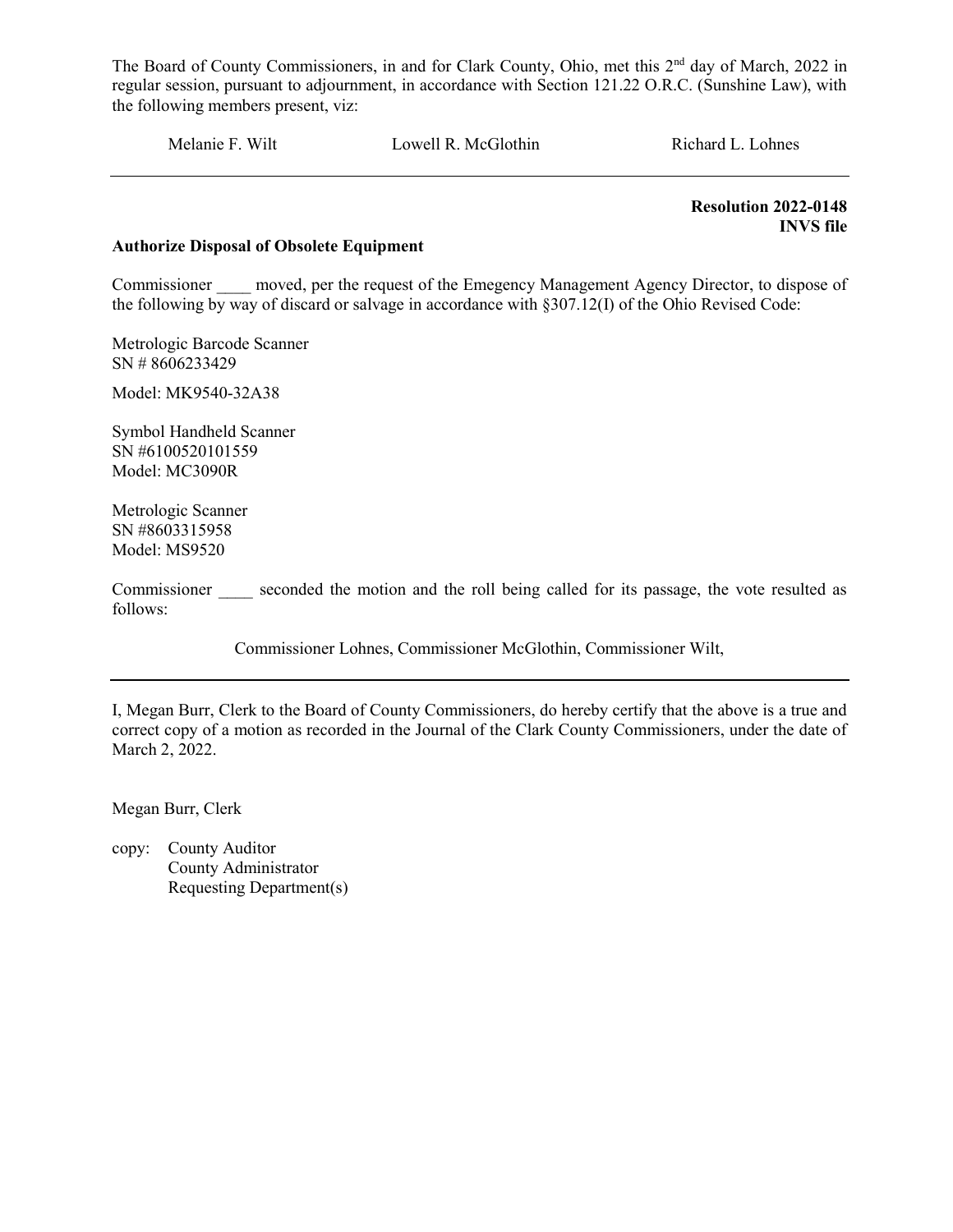| Melanie F. Wilt<br>Lowell R. McGlothin<br>Richard L. Lohnes |  |
|-------------------------------------------------------------|--|
|-------------------------------------------------------------|--|

Resolution 2022-0149 FINA file

#### Authorize Amended Certificate #3 and Appropriate Funds

Commissioner moved, upon the recommendation of the County Administrator, to authorize Amended Certificate #3 and appropriate funds.

| Fund                                              | <b>Department</b>     | <b>Account</b>       | Amount     |
|---------------------------------------------------|-----------------------|----------------------|------------|
| <b>BODD (2080)</b><br><b>JUV CT SPEC PROJ YFS</b> | <b>BODD</b>           | <b>OPERATING EXP</b> | 485.000.00 |
| (1265)                                            | <b>JUVENILE COURT</b> | <b>OPERATING EXP</b> | 150.000.00 |

Commissioner seconded the motion and the roll being called for its passage, the vote resulted as follows:

Commissioner Lohnes, Commissioner McGlothin, Commissioner Wilt,

I, Megan Burr, Clerk to the Board of County Commissioners, do hereby certify that the above is a true and correct copy of a motion as recorded in the Journal of the Clark County Commissioners, under the date of March 2, 2022.

Megan Burr, Clerk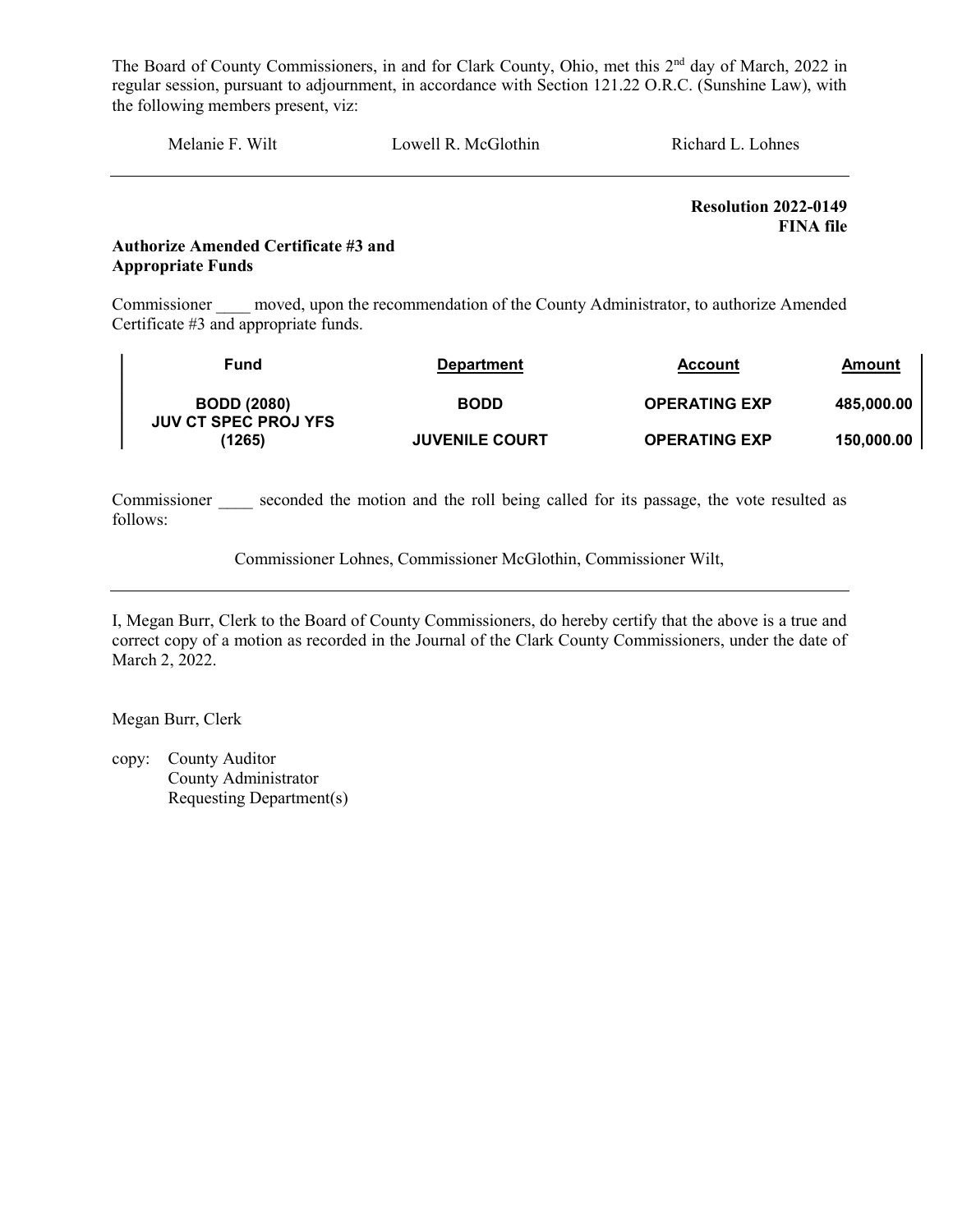Melanie F. Wilt Lowell R. McGlothin Richard L. Lohnes

 Resolution 2022-0150 FINF file

#### Authorize Intra-Fund Transfer(s)

Commissioner and moved, upon the recommendation of the County Administrator, to authorize the following Intra-Fund Transfer(s):

From To Department Expense Acct. Amount Department Expense Acct. Amount Fund: DJFS DJFS – Admin. Operating Exp. \$ 1,100.00 DJFS – OMJ Operating Exp. \$ 1,100.00 Reason: Additional monies for PCSAO dues needed in the appropriate budget line.

Fund: General

Misc. Ins. & Pens. Operating Exp.  $$99,202.00$  Sheriff Operating Exp.  $$99,202.00$ Reason: Unanticipated expense for Emeritech as dispatch center was delayed in opening.

Commissioner seconded the motion and the roll being called for its passage, the vote resulted as follows:

Commissioner Lohnes, Commissioner McGlothin, Commissioner Wilt,

I, Megan Burr, Clerk to the Board of County Commissioners, do hereby certify that the above is a true and correct copy of a motion as recorded in the Journal of the Clark County Commissioners, under the date of March 2, 2022.

Megan Burr, Clerk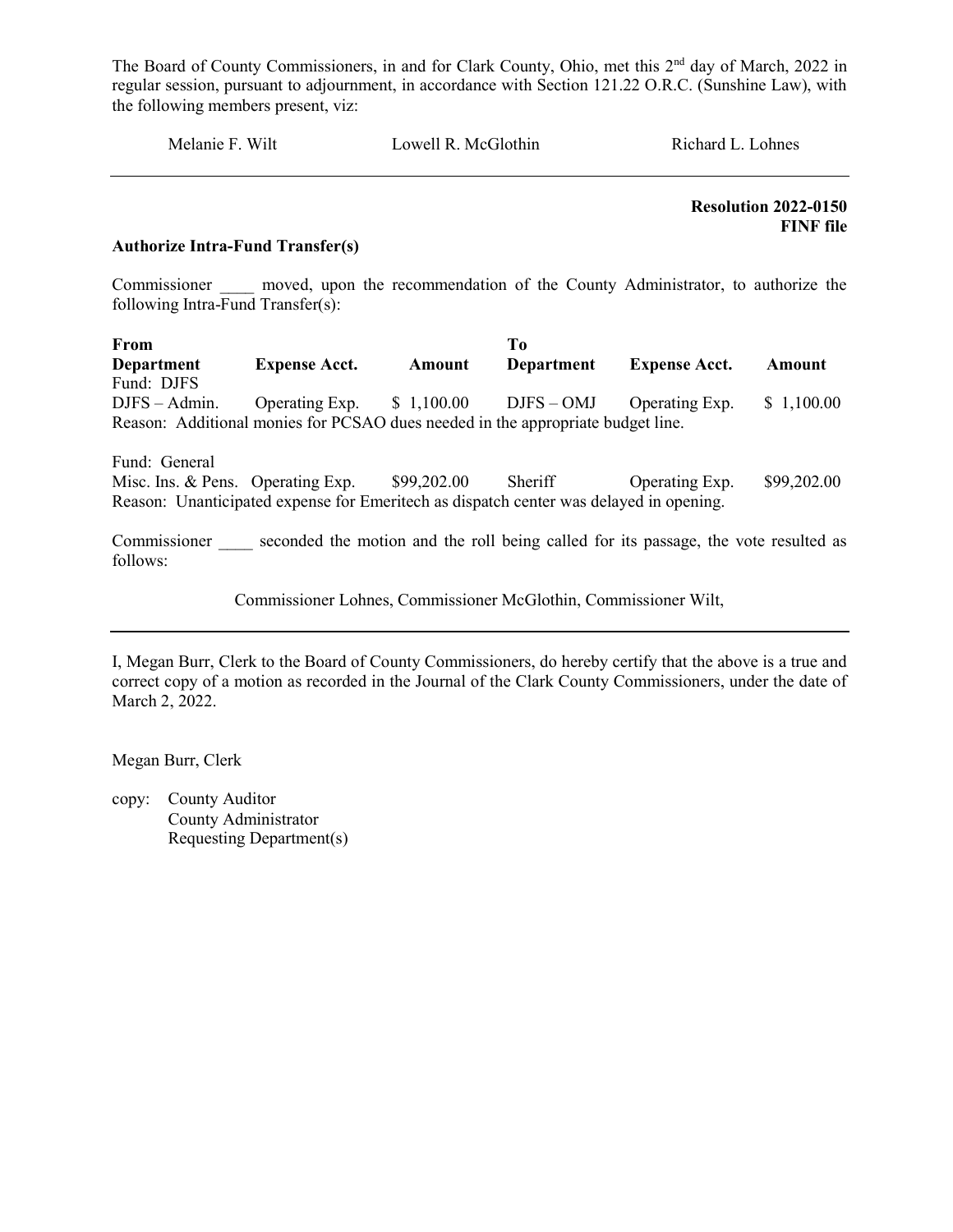Melanie F. Wilt Lowell R. McGlothin Richard L. Lohnes

 Resolution 2022-0151 FINS file

#### Approve Supplemental Appropriation(s)

Commissioner and moved, upon the recommendation of the County Administrator, to authorize the following supplemental appropriation(s) from unappropriated funds:

Fund: Department: Account: Amount: ARPA Fund (1210) Comm. Dev. Operating Exp. \$100,000.00 Reason: To cover ARPA Homeowner Emergency Repair Grant Program (Resolution 2022-0107).

Commissioner seconded the motion and the roll being called for its passage, the vote resulted as follows:

Commissioner Lohnes, Commissioner McGlothin, Commissioner Wilt,

I, Megan Burr, Clerk to the Board of County Commissioners, do hereby certify that the above is a true and correct copy of a motion as recorded in the Journal of the Clark County Commissioners, under the date of March 2, 2022.

Megan Burr, Clerk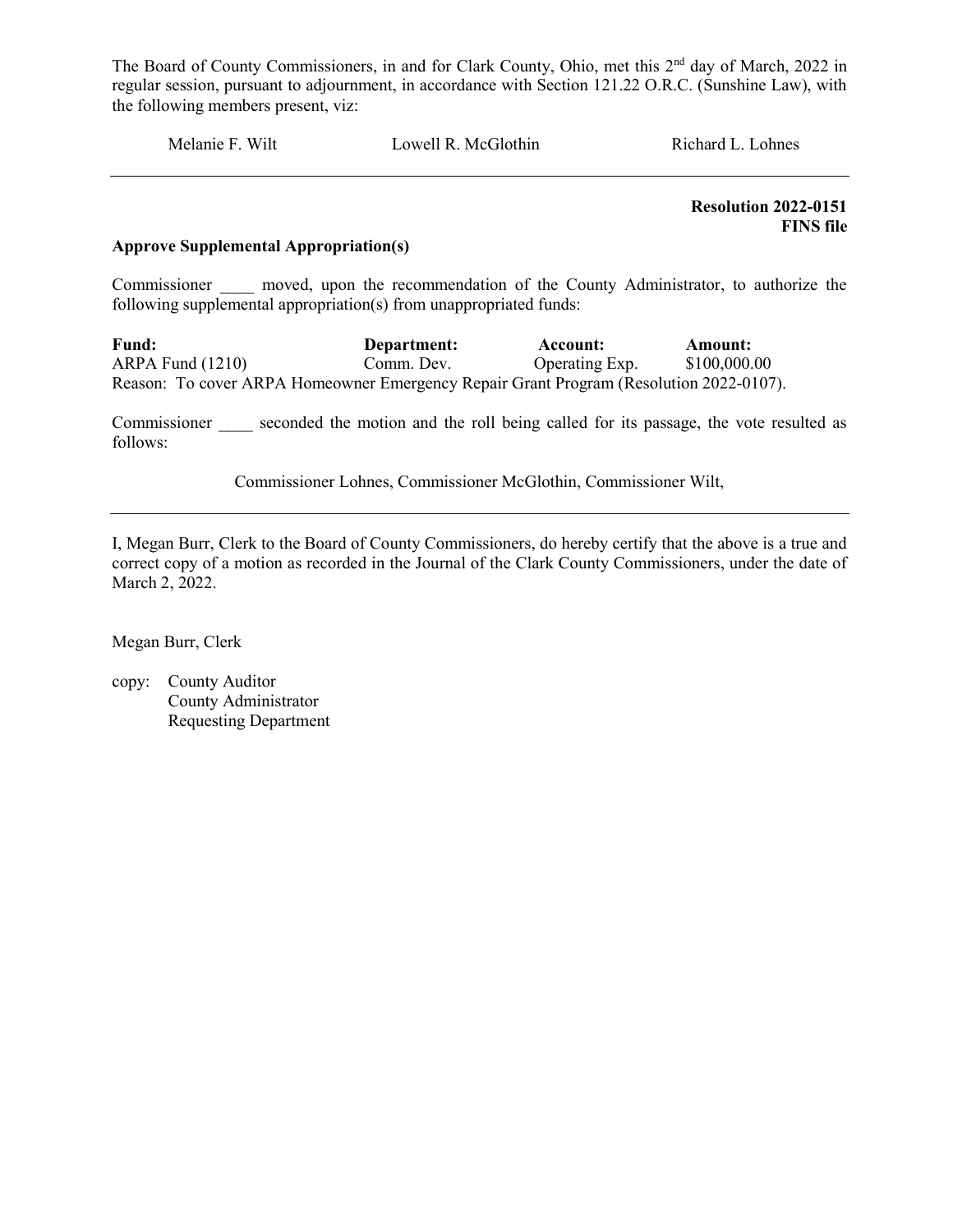| Wilt<br>Melanie F.<br>Lowell R. McGlothin<br>Richard L. Lohnes |
|----------------------------------------------------------------|
|----------------------------------------------------------------|

 Resolution 2022-0152 FINT file

#### Approve Issuance of Warrants for Then and Now(s)

Commissioner moved, upon the recommendation of the County Administrator to approve the issuance of warrants for then and now(s) are as follows:

| P.O. Number<br>210022055 | <b>Fund</b>                                                                              | Vendor<br>General (B&G) Advanced Mech. Services<br>Reason: Just received invoice. Heat pump repairs at AB Graham Building.                                               | <b>Date Purchase</b><br>12/8/22 | \$           | Amount<br>95.00 |
|--------------------------|------------------------------------------------------------------------------------------|--------------------------------------------------------------------------------------------------------------------------------------------------------------------------|---------------------------------|--------------|-----------------|
|                          |                                                                                          | 210022055 General (B&G) Advanced Mech. Services<br>Reason: Just received invoice. Repairs at AB Graham Building.                                                         | 12/8/22                         | \$           | 220.50          |
|                          | 220022924 General (Com. Pleas) ACCO<br>Reason: Just received invoice. Calendar purchase. |                                                                                                                                                                          | 07/28/21                        | $\mathbb{S}$ | 105.66          |
|                          | Reason: Just received invoice. Annual membership dues.                                   | 220023072 General (Coroner) Ohio State Coroner's Assoc. 12/21/21                                                                                                         |                                 | $\mathbb{S}$ | 3,650.00        |
|                          | in 2017 and an x-ray of the skull was needed.                                            | 220023053 General (Coroner) Columbus Radiology Corp. 08/21/17<br>Reason: Just received invoice. This is from an autopsy performed at Springfield Regional Medical Center |                                 | $\mathbb{S}$ | 63.81           |
| 210021413                | in 2017 and an x-ray of the skull was needed.                                            | General (Coroner) Columbus Radiology Corp. 08/21/17<br>Reason: Just received invoice. This is from an autopsy performed at Springfield Regional Medical Center           |                                 | $\mathbb{S}$ | 91.19           |
| 210022049                |                                                                                          | General (B&G) City Electric Supply 12/2/21<br>Reason: Timing issue. Super blanket purchase order was canceled for year-end.                                              |                                 | $\mathbb{S}$ | 799.24          |
| follows:                 |                                                                                          | Commissioner seconded the motion and the roll being called for its passage, the vote resulted as                                                                         |                                 |              |                 |

Commissioner Lohnes, Commissioner McGlothin, Commissioner Wilt,

I, Megan Burr, Clerk to the Board of County Commissioners, do hereby certify that the above is a true and correct copy of a motion as recorded in the Journal of the Clark County Commissioners, under the date of March 2, 2022.

Megan Burr, Clerk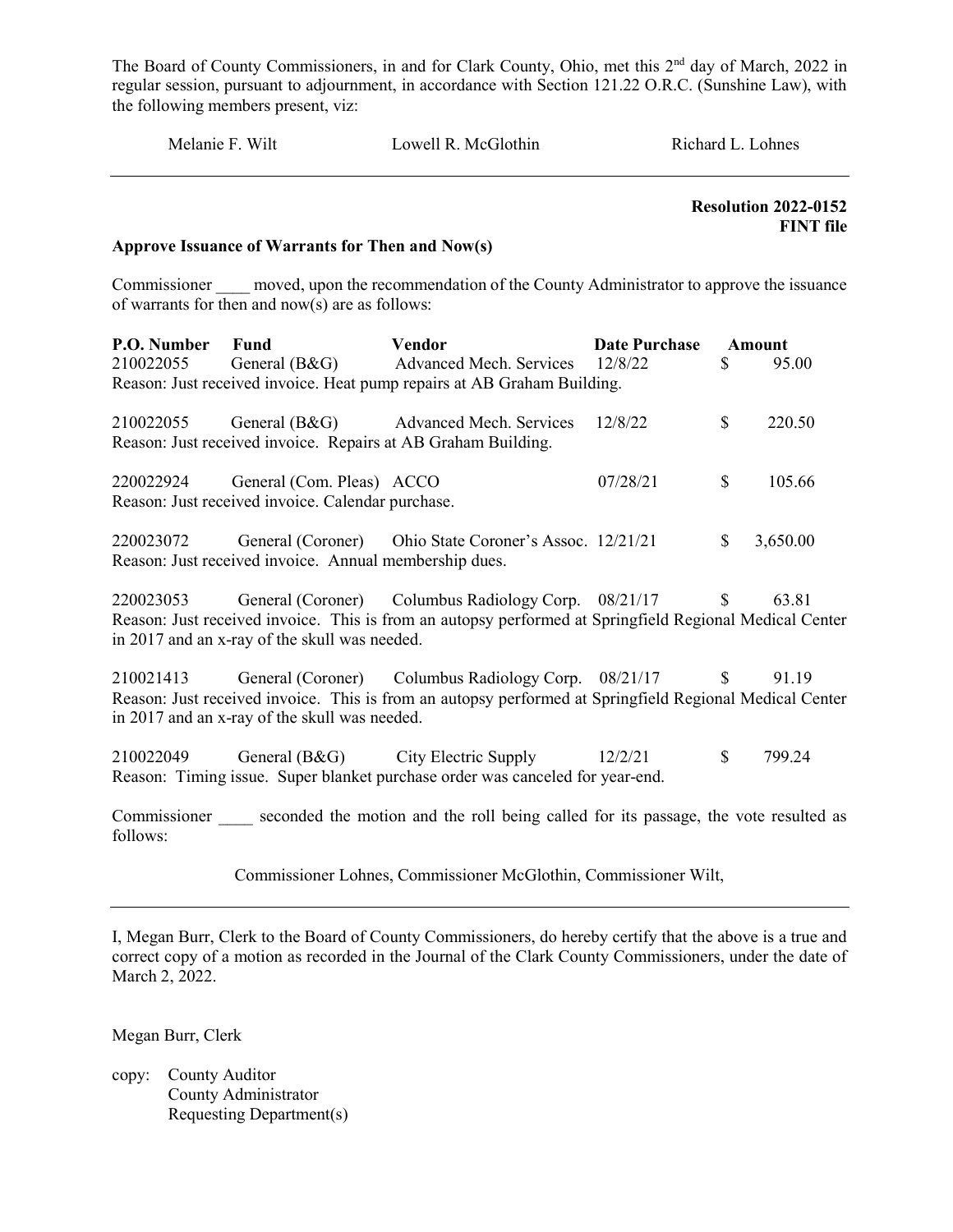Resolution 2022-0153 TRAV file

#### Approve Travel/Expense Allowance

Commissioner moved, per request of the following Department Director(s) or Elected Official(s), to approve the following travel allowances:

| Dept.<br>Comm. Dev. | <b>Name</b><br>E. Harris | <b>Purpose</b><br>DDC Conference                          | <b>Place</b><br>Washington DC $4/5-7/22$ | Date | Cost<br>\$2,500.00 |
|---------------------|--------------------------|-----------------------------------------------------------|------------------------------------------|------|--------------------|
| BOCC -              |                          | J. Hutchinson DDC Conference                              | Washington DC $4/5-7/22$                 |      | \$2,500.00         |
| Juvenile Ct.        |                          | Multiple staff ABA National Conf.<br>Children and the Law | Washington DC $4/4-8/22$                 |      | \$6,400.00         |

Further move reimbursements shall comply with all requirements of the Travel Policy as adopted in the Personnel Manual.

Commissioner seconded the motion and the roll being called for its passage, the vote resulted as follows:

Commissioner Lohnes, Commissioner McGlothin, Commissioner Wilt,

I, Megan Burr, Clerk to the Board of County Commissioners, do hereby certify that the above is a true and correct copy of a motion as recorded in the Journal of the Clark County Commissioners, under the date of March 2, 2022.

Megan Burr, Clerk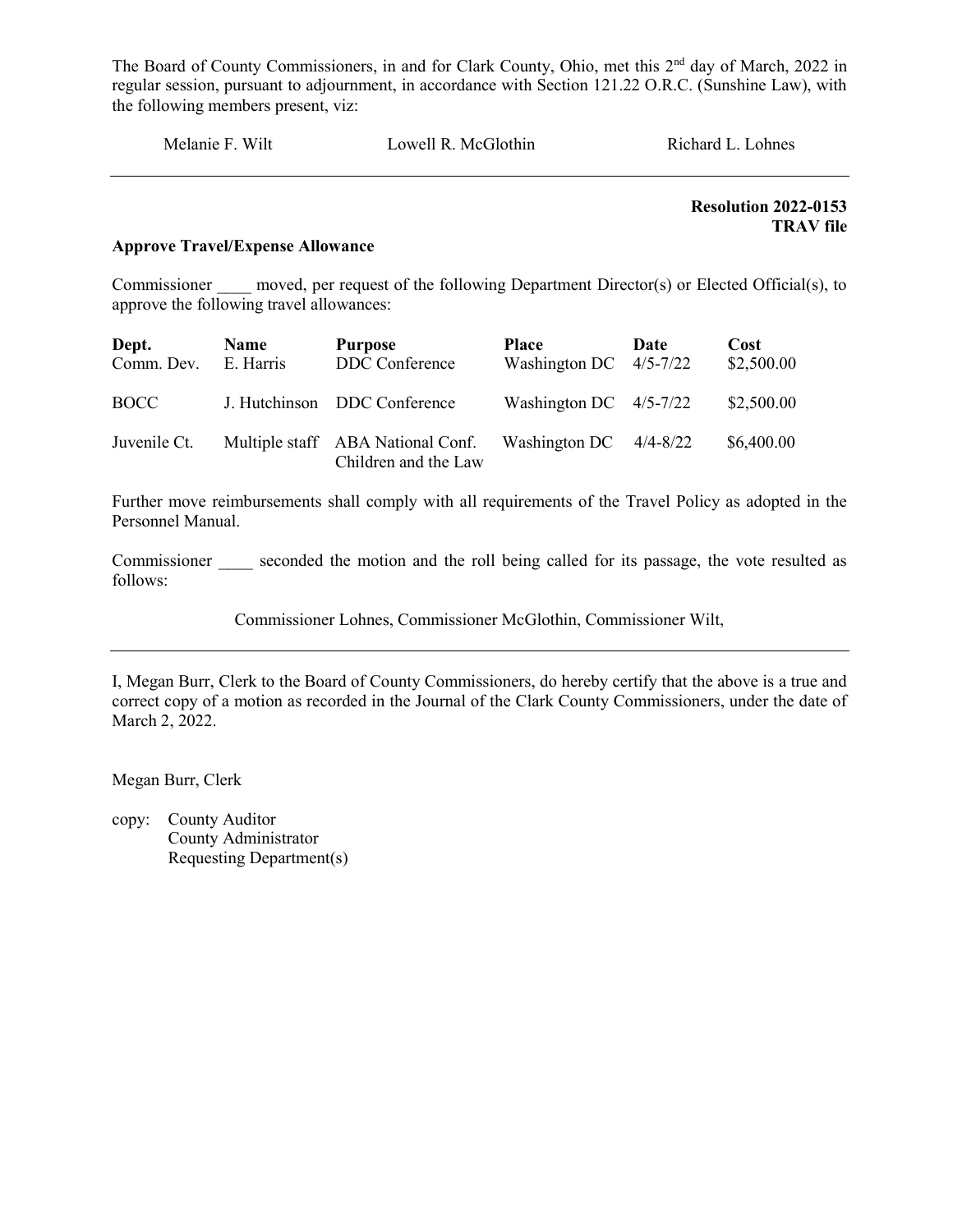Melanie F. Wilt Lowell R. McGlothin Richard L. Lohnes Resolution 2022-0154 COMC file

#### Authorize Contract with Professional Service Industries, Inc. (PSI)

Commissioner moved, per the request of the County Administrator, to authorize a contract with:

| <b>Organization Name:</b><br><b>Organization Address:</b> | Professional Service Industries, Inc. (PSI)<br>5599 Webster Street, Dayton, Ohio 45414 |  |  |  |
|-----------------------------------------------------------|----------------------------------------------------------------------------------------|--|--|--|
| In the amount of:                                         | \$11,500.00                                                                            |  |  |  |
| <b>Funding Source(s):</b>                                 | Permanent Improvement                                                                  |  |  |  |
| <b>Purpose:</b>                                           | Fairgrounds Horse Barns Improvements and Home Road Complex                             |  |  |  |
|                                                           | Renovations Soil Testing.                                                              |  |  |  |
| <b>Effective Dates:</b>                                   | March 2, 2022                                                                          |  |  |  |

Further move to authorize the County Administrator to execute the contract and related documents.

Commissioner seconded the motion and the roll being called for its passage, the vote resulted as follows:

Commissioner Lohnes, Commissioner McGlothin, Commissioner Wilt,

I, Megan Burr, Clerk to the Board of County Commissioners, do hereby certify that the above is a true and correct copy of a motion as recorded in the Journal of the Clark County Commissioners, under the date of March 2, 2022.

Megan Burr, Clerk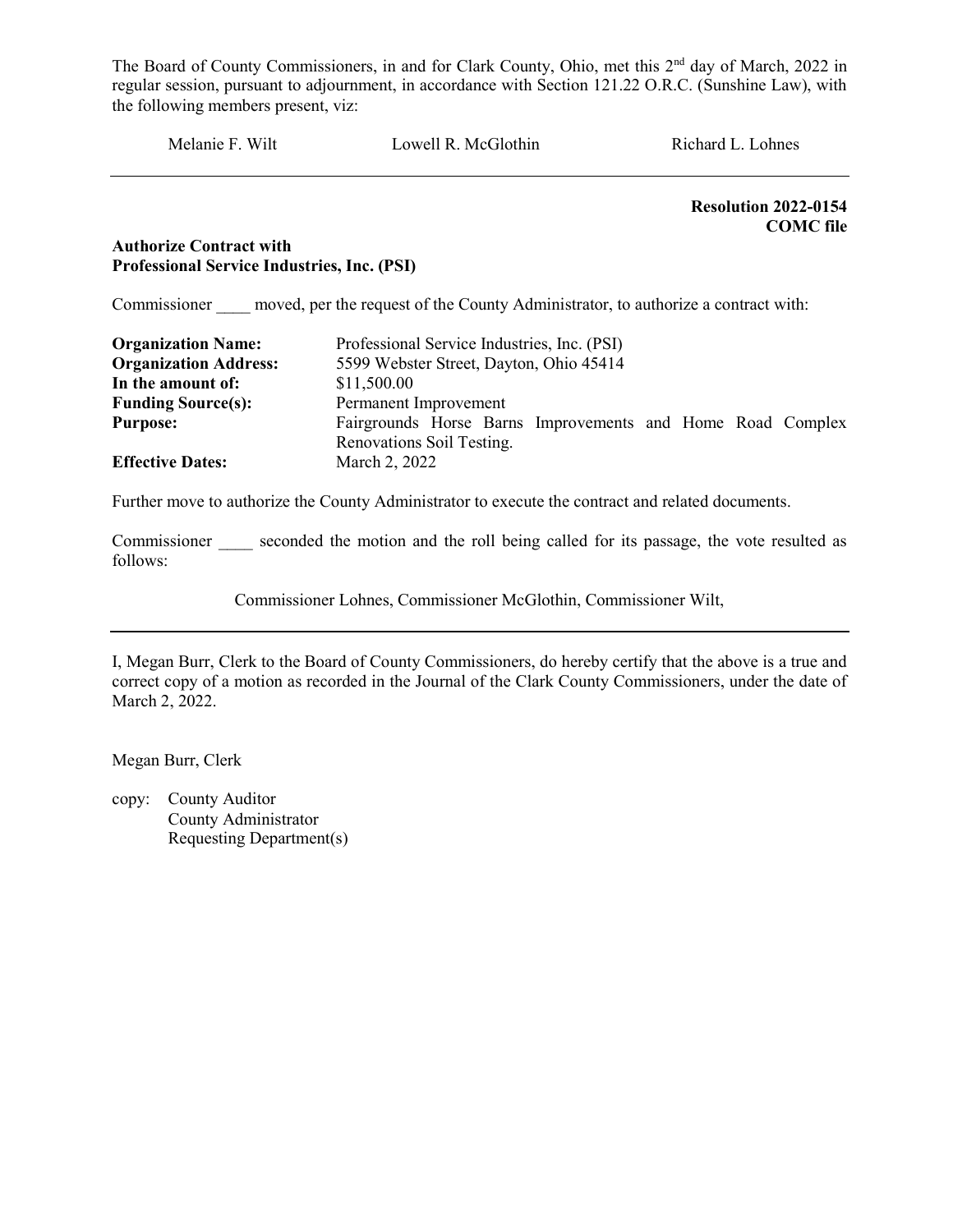| Melanie F. Wilt                | Lowell R. McGlothin                                                     | Richard L. Lohnes                               |
|--------------------------------|-------------------------------------------------------------------------|-------------------------------------------------|
|                                |                                                                         | <b>Resolution 2022-0155</b><br><b>DWAC</b> file |
| <b>Authorize Contract with</b> |                                                                         |                                                 |
| Mavron, Inc.                   |                                                                         |                                                 |
| Commissioner                   | moved, per the request of the Dog Warden, to authorize a contract with: |                                                 |
|                                |                                                                         |                                                 |

| <b>Organization Name:</b>    | Mavron, Inc.                                                                       |
|------------------------------|------------------------------------------------------------------------------------|
| <b>Organization Address:</b> | 152 S. Zimmer Road, Warsaw, Indiana 46580-2369                                     |
| In the amount of:            | \$20,388.50                                                                        |
| <b>Funding Source(s):</b>    | Permanent Improvement                                                              |
| <b>Purpose:</b>              | Six Animal Truck Bed Cage Bank Insert and miscellaneous upgrades for<br>new truck. |
| <b>Effective Dates:</b>      | March 2, 2022                                                                      |

Further move to authorize the County Administrator to execute the contract and related documents.

Commissioner seconded the motion and the roll being called for its passage, the vote resulted as follows:

Commissioner Lohnes, Commissioner McGlothin, Commissioner Wilt,

I, Megan Burr, Clerk to the Board of County Commissioners, do hereby certify that the above is a true and correct copy of a motion as recorded in the Journal of the Clark County Commissioners, under the date of March 2, 2022.

Megan Burr, Clerk